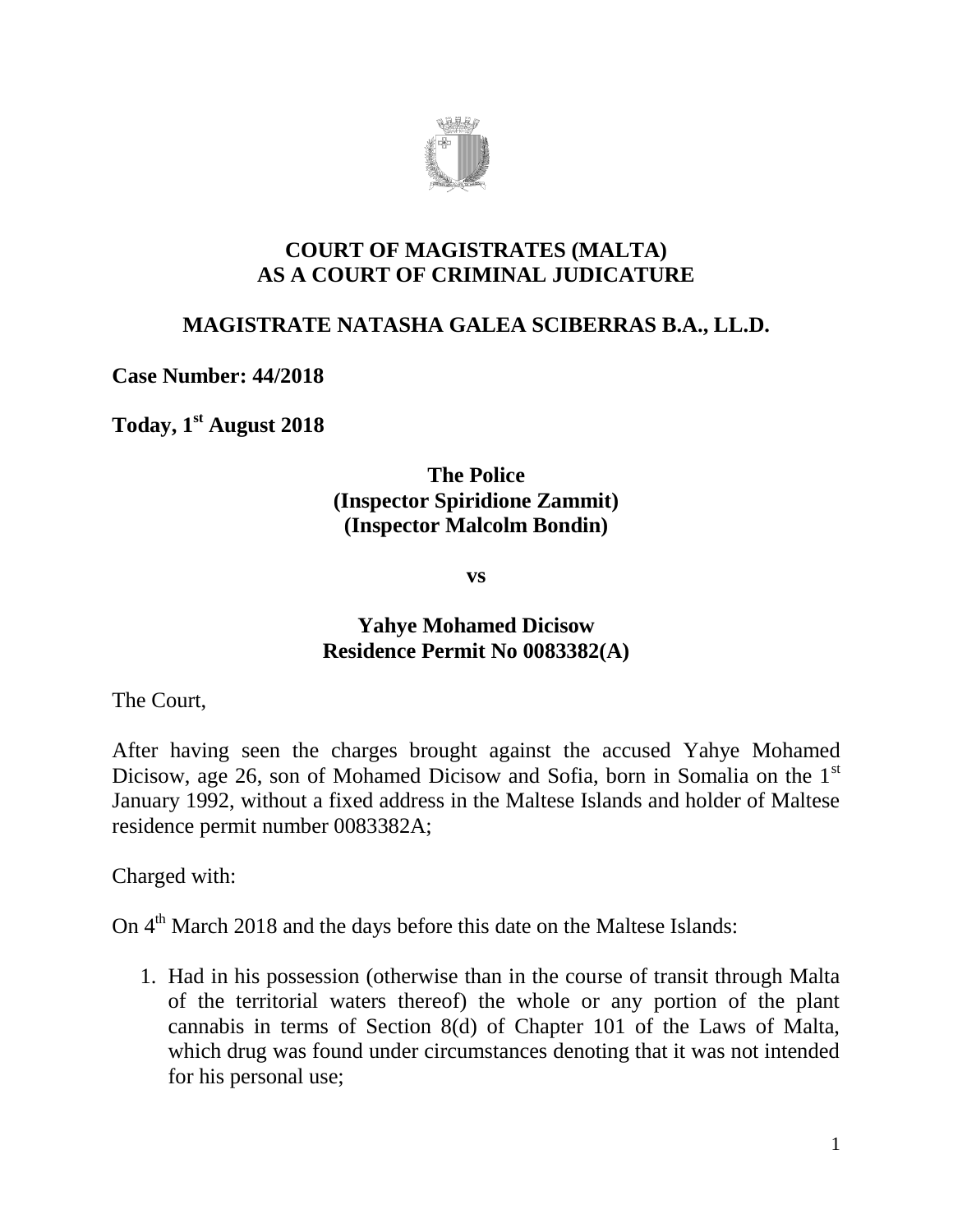2. Had in his possession (otherwise than in the course of transit through Malta of the territorial waters thereof) the resin obtained from the plant cannabis, or any other preparation of which such resin formed the base, in terms of Section 8(a) of Chapter 101 of the Laws of Malta, which drug was found under circumstances denoting that it was not intended for his personal use.

The Court was also requested to apply Section 533(1) of Chapter 9 of the Laws of Malta, as regards the expenses incurred by the Court appointed experts.

Having heard the evidence adduced and having seen the records of the case, including the order of the Attorney General in virtue of subsection two (2) of Section 22 of the Dangerous Drugs Ordinance (Chapter 101 of the Laws of Malta), for this case to be heard by this Court as a Court of Criminal Judicature;

Having heard the Prosecution declare that it was resting on the evidence adduced and final oral submissions by the defence.

## **Considered that**:

The facts which led to this case were as follows: On  $4<sup>th</sup>$  March 2018, at around 8.15 p.m., whilst conducting a patrol at Triq il-Biccerija, Marsa, PC 1406 Kurt John Rizzo and PC 660 Alexander Mifsud, after having signalled to the driver of a vehicle, a Toyota Celica bearing registration number IBV164, to stop, they noticed that a packet was thrown out of the front passenger window. Upon retrieving the said packet, which consisted of a plastic bag, it was noted that this contained a substance, suspected to be cannabis resin. A search carried out on the front passenger, namely the accused, yielded a wallet with a substantial amount of cash. A search was later conducted in the vehicle and under the front passenger seat, PC 1413 Antoine Agius found a small plastic bag containing a brown substance (brown sticks) in yellow paper and a black plastic bag containing some green substance.

It further results from the evidence adduced that at the time, there were four persons in the said vehicle, namely the driver, Mohamed Abdel Rashid, the accused who was the front passenger, Abdulkadir Mohamed Indhol, who had been sitting behind the driver and Jamal Mohamed Liban, who was sitting behind the front passenger (the accused).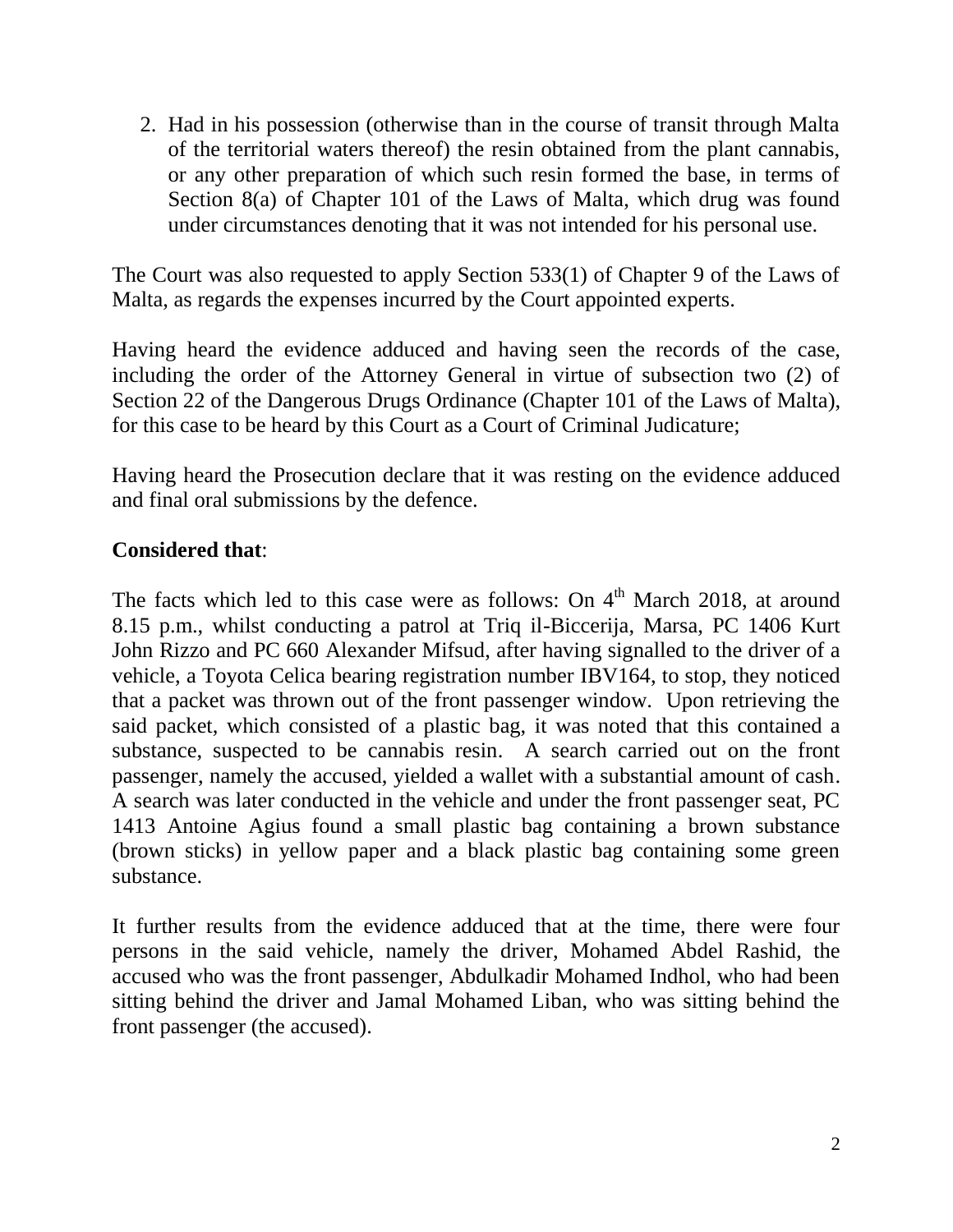Abdulkadir Mohamed Indhol<sup>1</sup> states on oath that he had been in Marsa with his friends, where he had tried to obtain some money for a bus ticket, but did not manage. Mohamed Abdel Rashid, whom he knew by sight, offered to give him a lift to Hal Far. After a few minutes, whilst still in Marsa, their vehicle was stopped by the police. As soon as they heard the police, the driver and accused exchanged some words, though the witness could not understand what was said. Witness states that the window on accused's side was open and that the vehicle only had two windows. The police retrieved 'something', though he did not know where this had been found and later, the police found some drugs under the front seat of the vehicle, where the accused had been sitting. During his cross-examination, the witness states that the window on accused's side had been open before the police arrived and explained that he had seen accused extending his left hand out of the window. Yet, it was dark inside the car and he was sitting at the back, so he could not see if accused held anything in his hand.

Jamal Mohamed Liban<sup>2</sup> states on oath that he had been drinking at Marsa, where he met Indohl and suggested that they go together to Hal Far, but Indohl had no money for the bus. He went to catch the bus, at which point Indohl called him and told him that he had found a lift to Hal Far. They were four persons in the car and he sat at the back. The accused, also a passenger in the vehicle, sat on the front, whilst he sat behind him and a certain Rashid drove the car. As soon as they drove off, they saw the police, but before the police approached them, accused extended his arm out of the vehicle's window, "*but I do not know what he do*" ... "*what he th*[r]*ew*"<sup>3</sup>. Once the police approached the vehicle, they asked accused to step out and they handcuffed him. He states that more police arrived on site and he was asked whether there were any drugs in the car to which he replied that he did not know, as he only knew Indohl and that he would not have been there, had Indhol not offered him a lift. He states that only the front windows of the vehicle were open. He also states that when the police were approaching, accused told Rashid to calm down. During his cross-examination, witness states that he had not seen accused throwing anything out of the window as it was dark, but had seen his hand outside the window, after accused had seen the police, but before said police approached them.

Mohamed Abdel Rashid<sup>4</sup> states on oath that he was in Marsa, where he met some friends and also the accused at about 5.00 p.m. or 6.00 p.m. He later asked

*Vide* his deposition, a fol. 11 to 22 of the records.

<sup>&</sup>lt;sup>2</sup> *Vide* his deposition, a fol. 23 to 32 of the records.

 $3$  A fol. 27 of the records.

 $4$  A fol. 33 to 46 of the records of the case.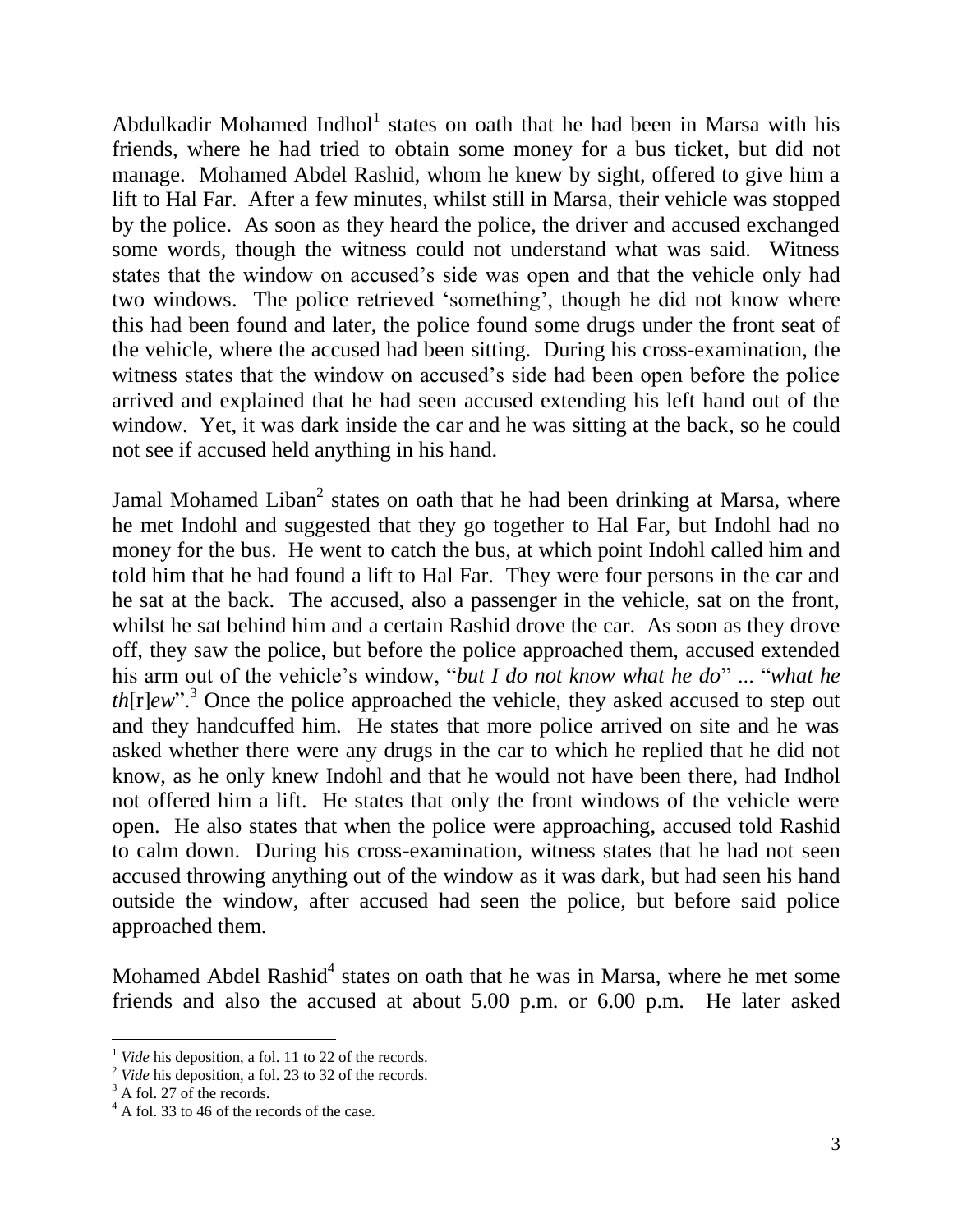accused to give him a lift to Hal Far and also asked him to drive the car. He explains that the vehicle belonged to Abdelaziz, but accused had the key to said vehicle and was using this vehicle at the time. Indohl asked the witness to drive him to Hal Far, after he had asked him for money, which the witness did not give him. The witness drove the car, accused sat on the front, whilst Indhol sat at the back with a third party, whom the witness did not know. He states that as soon as he drove off, he saw a police car behind him. The police signalled him to stop and he did so, near the abattoir in Marsa. He states that he saw accused moving his hand and he told the witness to calm down and not to worry about the police stopping them, as he panicked. The police first spoke to accused and then to him and he was asked to step out of the car. He further states that he saw "*blokka marijuana*<sup>35</sup> at the front of the car. He explains that whilst in the car and when the police were still walking towards them, he had seen a black bag on accused's lap, but when the police arrived, this bag was no longer on accused's lap. The police then found this bag under the front passenger seat, where accused had been sitting. Upon being asked if he had seen how this bag ended up under the seat of the vehicle, the witness states that he had only seen accused moving his hand, since at the time he was looking in the mirror, observing the police approaching the car. He further states that when he had seen the bag on accused's lap, he did not know that this contained drugs, but only realised this when the police opened it. It contained green grass and pieces of *blokka* (cannabis resin), some of which was wrapped in paper. He further states that the vehicle had two windows and that only the window on accused's side was open. He states that he told the police that the drugs did not belong to him. During his cross-examination, and with reference to the black bag, upon the defence's suggestion that "*someone else who was in the*  car tried to throw it out of the car and this ended under the seat",<sup>6</sup> the witness excluded that this was the case, since he had seen the bag on accused's lap.

PC 1406 Kurt John Rizzo states that on  $4<sup>th</sup>$  March 2018, at around 8.15 p.m., whilst conducting a patrol in Triq il-Biccerija, Marsa with PC 660, they signalled another vehicle to stop, at which point, they noticed the front passenger "*throwing a packet*  out of the window".<sup>7</sup> They stopped the car immediately and whilst his colleague stayed with the vehicle and its passengers, he went to look for the said packet. He found a plastic bag covered in blue paper, which according to him, contained a huge amount of a green substance. He then conducted a frisk search on the front passenger and found a black wallet with a considerable amount of cash and a mobile phone. Another police unit arrived on site and conducted a search inside

 $<sup>5</sup>$  A fol. 40 of the records.</sup>

 $6$  A fol. 45 of the records.

 $^7$  A fol. 75 of the records.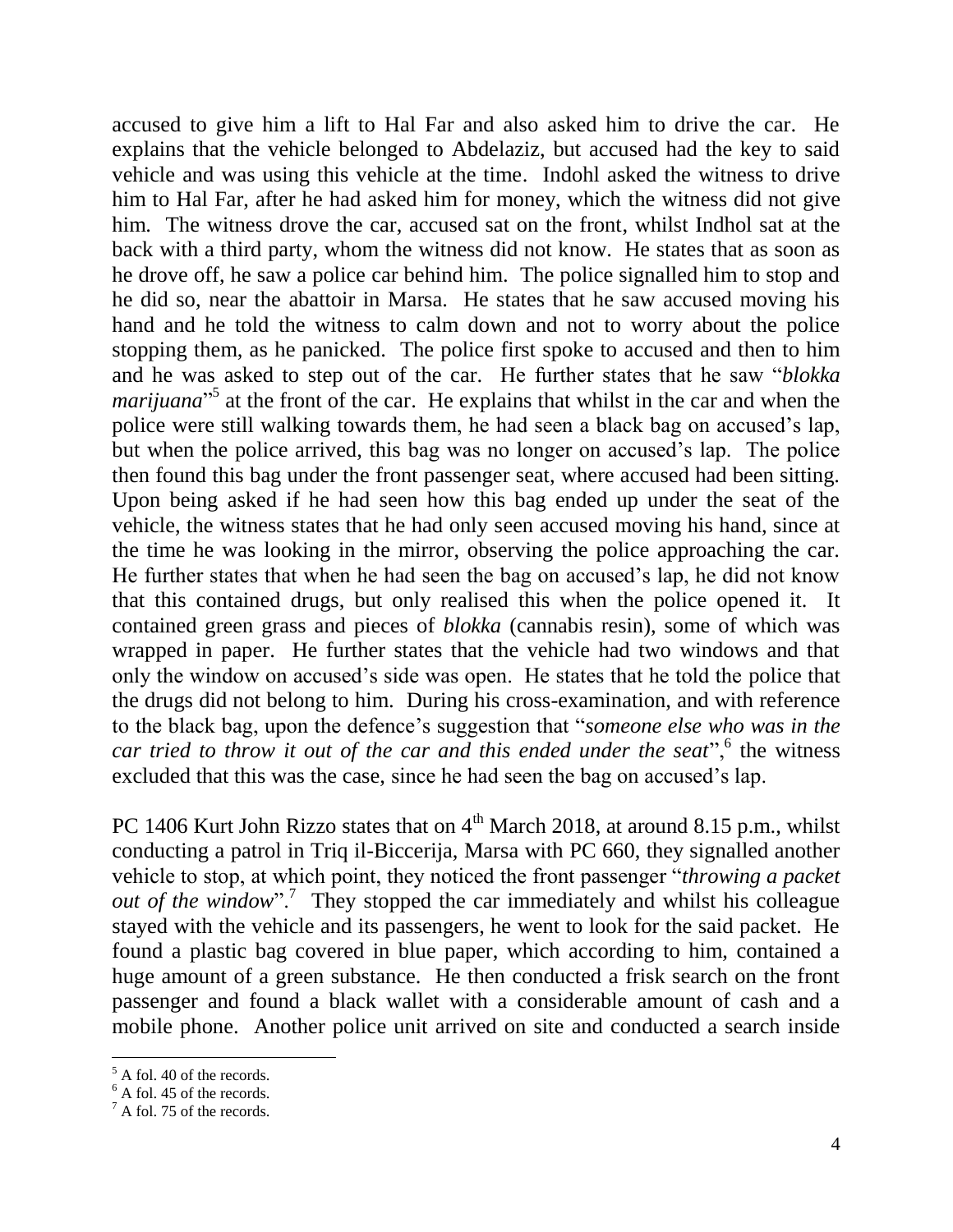the vehicle and on the other passengers. He confirmed that Document MB2 contained the drugs which he had found. $8$  PC 538 Raymond Azzopardi, namely one of the police officers who arrived on site to assist PC 1406 and PC 660, states that a search on the passengers of the vehicle yielded nothing illegal.  $P^{\text{C}}$  660 Alexander Mifsud confirms PC 1406's version that as soon as they signalled to the vehicle to stop, the passenger inside the vehicle threw "*something*" <sup>10</sup>, which he then describes as a small bag, out of the car's window, at which point the car immediately stopped. He states that he saw the front passenger's hand coming out of the car's window. He also states that he directed his colleague towards the bag he had seen being thrown away and as soon as this was retrieved by his colleague, the latter informed him that it was "*haxixa*" <sup>11</sup>. He specifies that he was about two and a half cars away from the other vehicle when he noticed the object coming out of the window. Upon being cross-examined, he confirmed that the four persons inside the car were all of the same nationality and upon being asked as to how he could be certain that it was actually accused's hand which he had seen, the witness insisted that he had seen accused's hand.<sup>12</sup>

PC 1413 Anton Agius states that at about 8.15 p.m., his colleagues and himself were called to assist other police officers near the abattoir in Marsa, where they found a Toyota Celica with four passengers. He states that PC 1406 told them that the passenger had thrown a small plastic bag out of the vehicle's window and in the bag there were some brown sticks. Whilst conducting a search inside the vehicle, under the front passenger seat, he found more brown sticks in a small plastic bag and another bag which contained some green substance. The witness identified Document MB3 as the substances which he had found under the front passenger seat. He described the black bag in Document MB3 as the bag that contained the grass and the yellow paper in the same evidence bag as that which contained the brown sticks.<sup>13</sup> The Court notes that PC 538 Raymond Azzopardi, who was present whilst PC 1413 conducted the search inside the vehicle states that the suspected cannabis resin and grass were found underneath the driver and the passenger seat, but he later clarifies that the major part of these substances were found under the passenger seat, and that only one or two sticks were found under the driver's seat.

<sup>&</sup>lt;sup>8</sup> A fol. 71 to 77 of the records.

 $9^9$  A fol. 82 to 85 of the records.

 $10$  A fol. 116 of the records.

 $11$  A fol. 117 of the records.

 $12$  A fol. 115 to 119 of the records.

 $13$  A fol. 78 to 81 of the records.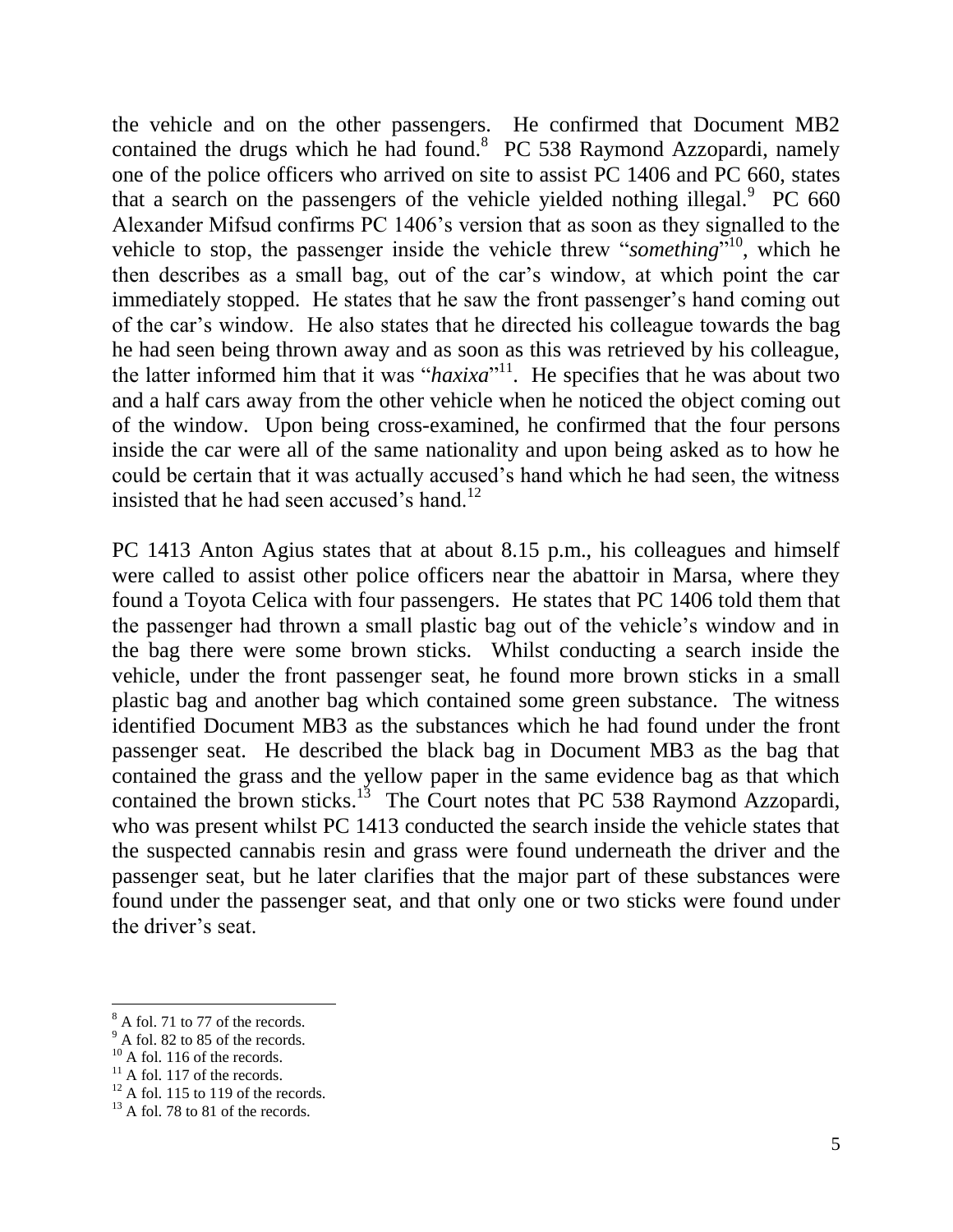Abdel Aziz Salad Hassan states on oath that he is the owner of the vehicle Toyota that was being used by accused. He states that he had given his car to accused eight days prior to this incident and that only the accused had used the said car during this time. He had not used the car himself. During his cross-examination, the witness states that he had given the car to accused, but he did not know whether accused had given the car to third parties. $14$ 

In terms of the report drawn up by expert Scientist Gilbert Mercieca, he was handed over two documents for his analysis, namely Document MB2 (evidence bag M13904939), composed of a plastic bag that contained 20 brown resin sticks wrapped in a piece of paper and weighing in total 25.148 grams and Document MB3 (evidence bag M13904937), which contained 38 brown resin sticks, weighing 32.697 grams, 10 plastic bags that contained a herbal material and other herbal material found in the evidence bag, weighing in total 8.472 grams, a piece of paper and a black plastic bag.

Said expert concluded that the samples (MB2 A-C) taken from Doc. MB 2 and the samples (MB3.1 A-E) taken from Doc. MB 3 resulted positive for the presence of cannabis and that the total weight of cannabis resin amounted to 57.845 grams, with a purity of circa 18.12%. The samples (MB3.2 A-E) taken from Doc. MB 3 also resulted positive for cannabis and the total weight of cannabis grass amounted to  $8.472$  grams, with a purity of 21.44%.<sup>15</sup>

The accused denies any knowledge of the drugs found inside and outside the vehicle. In his statement, released on  $5<sup>th</sup>$  March 2018<sup>16</sup>, accused denies that the substances found in the vehicle belonged to him. He states that on the night in question he was watching football in Marsa. His girlfriend called him and he went inside the car to speak to her, where he spent about one and a half hours alone. His friend Rashid asked him to give his two Somali friends a lift to Hal Far and as they left, the police arrested them and carried out a search. He only knew these other two Somalis by sight. He had given the car's key to Rashid to drive. He also states that whilst in the car, he did not smell the cannabis. Accused states that he did not buy these drugs, he did not sell drugs and he had not seen the drugs inside the vehicle prior to his arrest. He also denies throwing drugs out of the car. With reference to the car, he further states that "*Aziz gave it to me in Marsa, gave me the keys, I went inside the car on the passenger seat alone, phoned my girlfriend and I had trouble with her and phoned each other for one and a half hour. Only me was* 

 $14$  A fol. 149 to 158 of the records.

<sup>&</sup>lt;sup>15</sup> This report is exhibited a fol. 132 to 139 of the records.

<sup>&</sup>lt;sup>16</sup> *Vide* accused's statement, a fol. 60 to 62 of the records.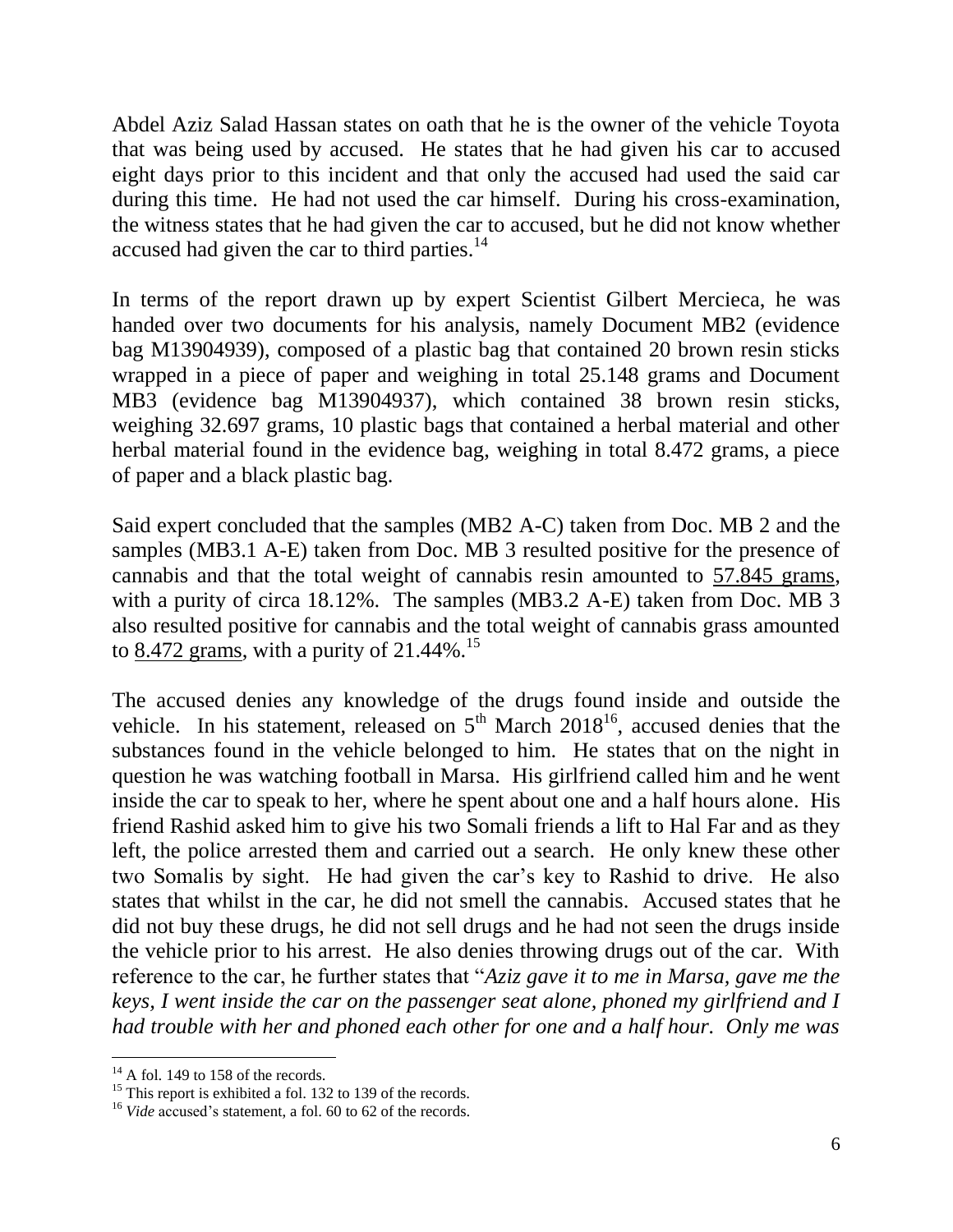*in the car, then Rachid came asked me something, I was on the phone and had the two men other with him, I gave him the keys and drove the car*".<sup>17</sup>

In his deposition during these proceedings<sup>18</sup>, accused states that he was in Marsa watching football, when his girlfriend called him and so he went outside to speak to her. His friend Rashid asked him for a lift to Hal Far and so he gave him the key to the car he was using. This car had been given to him by his friend Abdiaziz as he had scrapped his car some time before. He states that Abdiaziz had given him the car a few days before. Rashid drove the car and they were stopped by the police about three minutes after they drove off. At the back, there were friends of Rashid. Inside the car, the police found hashish or something similar. However, he was speaking on the phone whilst inside the car. During his cross-examination, accused states that before he gave the key to Rashid, said key had always been in his possession. He states that after Abdiaziz gave him the key to his car, there were times when his friend or Abdiaziz drove the car. Upon being asked who had been driving the car prior to his arrest, accused states that this had been driven by his friend Abdulkarim or himself. He states that his friend had driven the car from Fgura to Marsa in his presence. He further states that the car had always been driven in his presence and that he had never given the key to anyone else, except perhaps to Abdiaziz, who had given him the car four days earlier. Accused states that he had only seen the drugs for the first time when these were shown to him by the police outside the vehicle. He states that the police found "*something but not my chair*<sup>"19</sup> and he denies that he had hidden drugs under his seat. He also denies that he was selling drugs in Marsa or that he intended to sell these drugs.

#### **Considered that:**

The accused is being charged with possession of the cannabis plant and resin in circumstances denoting that these were not intended for his personal use. On his part, accused is denying any knowledge of the drugs found inside and outside the vehicle on the night in question.

After having analysed the evidence adduced, the Court finds that it has been proved beyond any reasonable doubt that the drugs found had indeed been in accused's possession. As regards the drugs found and retrieved by the police outside the vehicle, the Court notes that both PC 660 and PC 1406 state to have seen the front passenger, namely the accused, throwing a packet or a small bag

 $\overline{a}$  $17$  A fol. 62 of the records.

 $18$  A fol. 188 to 204 of the records.

 $19$  A fol. 202 of the records.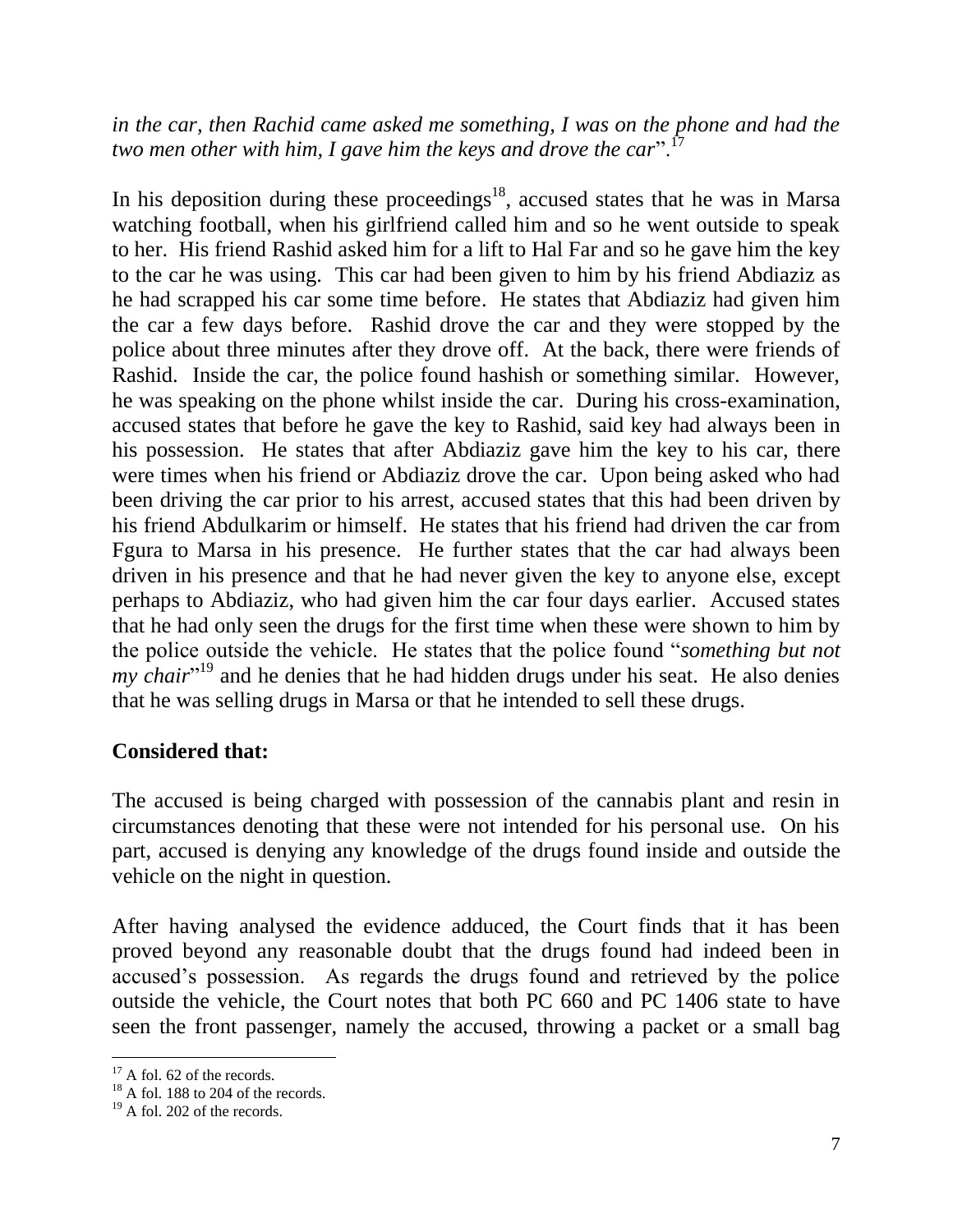from the front passenger window, immediately before they stopped the vehicle. It results that the vehicle was a two-door vehicle, thereby having only two front windows and that the front passenger's window was indeed open. Although the defence questions PC 660 as to how he could be so certain that it was accused's hand that he had seen out of the window, when the vehicle was occupied by another three Somali males, yet other evidence also corroborates the police officers' version. Apart from the fact that the police vehicle was only a short distance behind the vehicle in question and thus, PC 660 and PC 1406 had a good view of the said vehicle, the back passengers inside the vehicle, namely Indhol and Liban, both state to have seen accused extending his hand outside the vehicle's window as soon as they realised that they were being accosted by the police and before the police had approached their vehicle. Although they could not confirm that accused had indeed thrown anything out of the vehicle's window, yet their version of events certainly corroborates the police's version that it had been the front passenger, namely the accused, who had thrown the bag out of the window.

As regards the drugs found inside the vehicle, the Court notes that these were found under the front passenger seat as indicated by PC 1403, who was the police officer who had actually found and retrieved the said substances and that although PC 538, who was present during this search, states that these were found under the driver and passenger seats, yet he clarifies that for the most part, these were situated under the passenger seat, with the exception of one or two sticks that were found under the driver's seat. First of all, since these drugs were found specifically underneath his seat and not under any other seat in the vehicle, save for one or two resin sticks, this is highly indicative that such drugs had actually been in accused's possession. Rashid's testimony then that he had seen the black bag containing the drugs on accused's lap, as the police were approaching their vehicle, although not its contents, and that he had seen accused doing some movements with his hand, though he had not actually seen him placing the bag underneath the front seat, also confirms that said drugs had been in accused's possession. In this regard, the Court notes that although accused denies any knowledge of such drugs and he also denies Rashid's version of events, yet despite having released a statement and taking the witness stand, he provides no alternative explanation for the presence of the drugs in the car which had been in his possession during the days prior to his arrest. He even goes so far as to deny that anything was found underneath his seat. The Court also notes that according to his version, accused had been sitting alone in the car for an hour and a half prior to his arrest and that Rashid and the other two passengers had only joined him in the car a few minutes prior to their arrest. Moreover, accused had been in possession of the vehicle for a few days and another friend of his had only driven the car in his presence. Although accused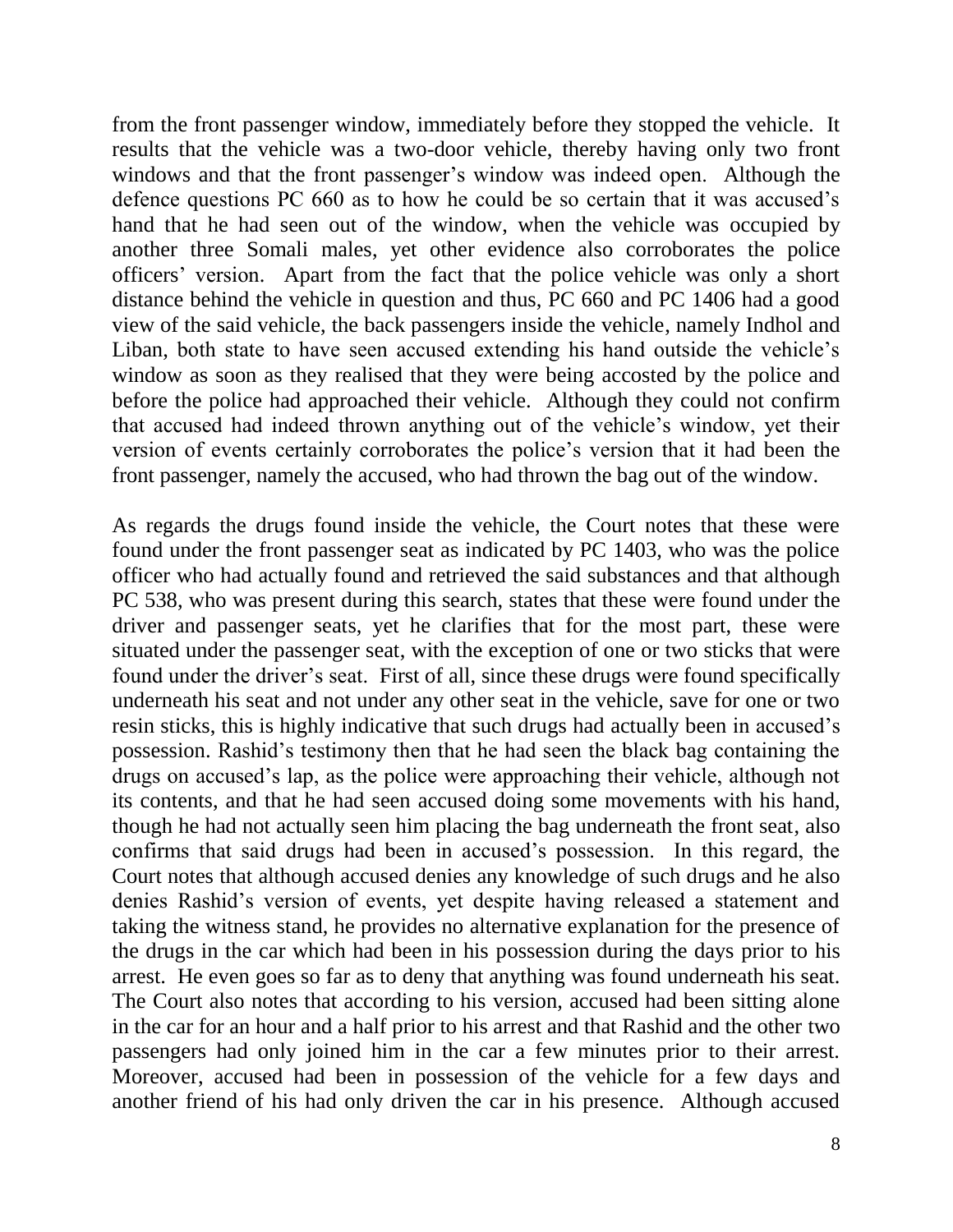states that Abdel Aziz, the owner of the vehicle, had also used the car during this period of time, yet the latter denies this assertion and states that he had handed over the car's key to accused about eight days prior to this incident. Furthermore, the Court cannot but note that from the photographs of the substances in Documents MB2 and MB3, forming part of expert Scientist Gilbert Mercieca's report, it results that there is a clear similarity as to shape and size between the resin sticks in Document MB2, namely those found by PC 1406 outside the vehicle and the resin sticks in Document MB3, which were found inside the vehicle.

In view of the above considerations, therefore, the Court cannot but conclude that the drugs in question were indeed in accused's possession.

Having reached this conclusion, the Court must proceed to consider and determine whether it has been proved to the degree required by law that the said substances were not intended for accused's exclusive use, in terms of the two charges brought against him. In this regard, the Court notes that at no point does accused assert that he consumed cannabis and neither was he ever asked this question, both whilst releasing his statement or during his deposition in these proceedings. Indeed, accused merely denies that these drugs appertained to him. Yet in any case, whether the accused consumed cannabis or otherwise, the Court considers that the total amount of cannabis in his possession – namely 57.845 grams of cannabis resin and 8.472 grams of cannabis grass – is clearly not an insignificant amount and not one which is normally associated with personal use. Furthermore, the Court considers the total number of cannabis resin sticks found, that 48 out of these 58 sticks were very similar in shape and size and that most of the cannabis grass was also found in ten separate plastic bags, also very similar in size.

Taking into consideration these circumstances, the Court deems that the two charges proffered against the accused have been proved to the degree required by law, in so far as these refer to  $4<sup>th</sup>$  March 2018.

# **Considered further that:**

 $\overline{a}$ 

Accused was also found in possession of a wallet which contained the sum of one thousand, nine hundred and thirty five Euro  $(\epsilon 1, 935)$ .<sup>20</sup> In his statement, accused states that one thousand and two hundred Euro  $(\epsilon 1, 200)$  belonged to him, whilst the rest belonged to his friend. He states that this money was meant to be used to rent another apartment and thus consisted of the rent, the deposit and the agency

 $20$  This has been exhibited in the records of the case as Document MB1.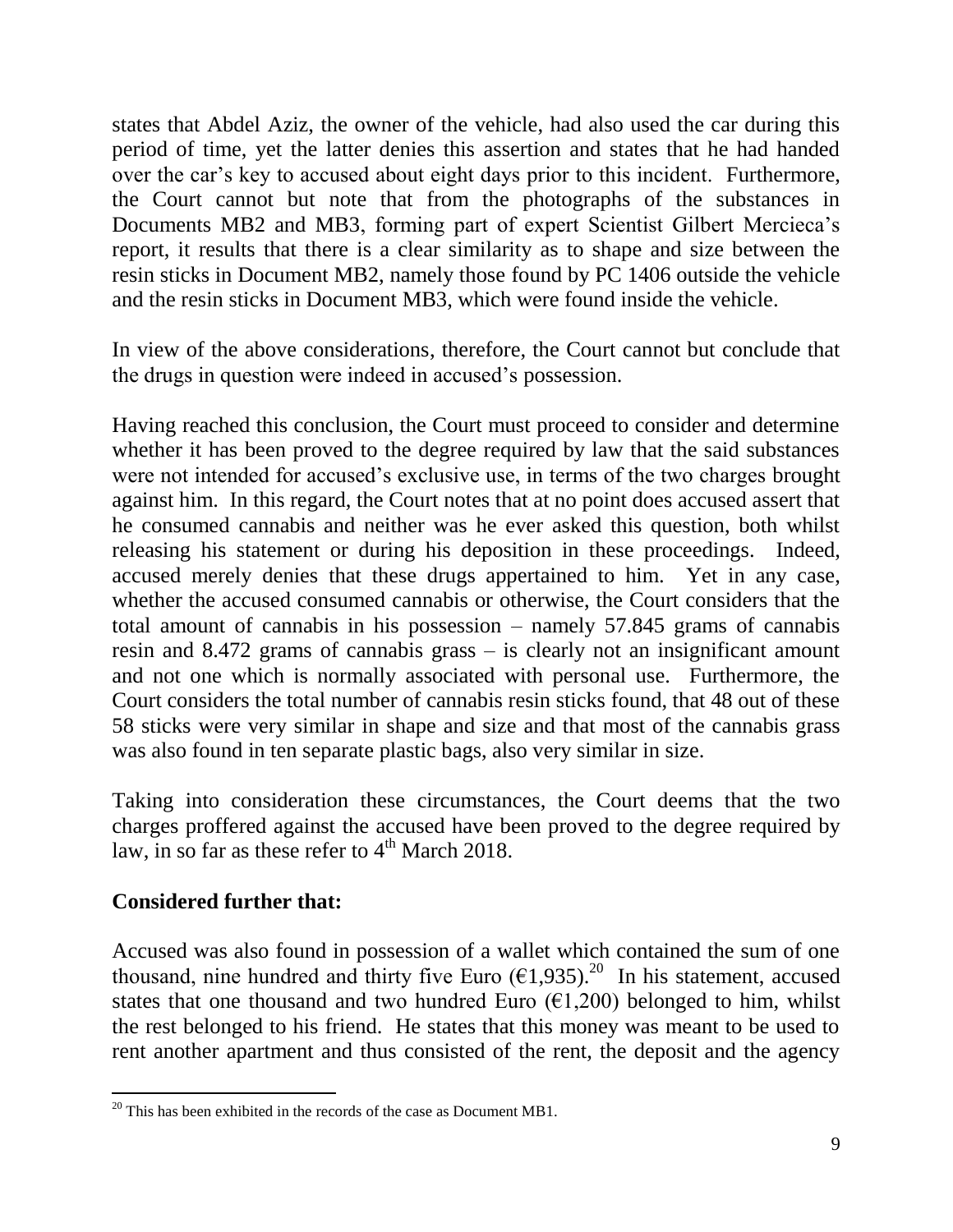fee. He also states that he had this money in his possession, since he did not want to leave it at home. His accounts with HSBC and BOV were both closed and he could not open an account without an employment contract. In his deposition accused states that this money was meant for a new lease agreement that was to be signed on the following day.

Omar Hussein Abdulkarim states that on the night of accused's arrest, he had given the accused the sum of  $E$ 750 because they planned on moving together to a residence in Zebbug. Accused had given him back €20 "*to keep for him because I*  speak English and the dealer comes to me in Paola".<sup>21</sup> In his second deposition, Abdulkarim states that accused had decided to rent a house in Siggiewi and he had given the sum of  $\epsilon$ 750 as deposit to the accused. Accused had another  $\epsilon$ 750 for rent and another  $E$ 450 circa. He states that accused had sent him a video of this residence, since the witness had no time to view the residence and that together, they had met the agent in the Fgura/Paola area. Witness had told the agent that accused could sign the lease agreement on his behalf. $^{22}$ 

In his statement, accused further states that he shares an apartment with his Somali friend, that he has lived in this apartment for the last two months and that with his friend, he paid  $\epsilon$ 550 in rent. On the other hand, Abdulatif Mohamed Abdule states in his deposition that accused had been living with him in Marsascala for the past three months, that they paid  $\epsilon$ 500 in rent and that this was shared between five persons including the accused, so that they paid  $\epsilon$ 100 each.<sup>23</sup> In his statement, accused further states that he planned on moving to Siggiewi, where he was to pay €700 in rent with his friend. Apart from the rent, he pays  $€40$  a month for food. He further states that he had stopped working, that he had been without an "*official job*" for four months, but he carried out "*l day jobs*" and that he received  $\epsilon$ 78 every Friday in social benefits. He states that he has no money saved and that he lives on his "*cheque money*".

Witness Ivan Cilia, in representation of the Director General Social Security, states that accused was in receipt of subsidiary allowance, namely an allowance awarded to unemployed persons, having subsidiary protection in Malta, until  $16<sup>th</sup>$  February 2018. The said allowance amounted to  $\epsilon$ 78.27 a week. He had been in receipt of this allowance between 17<sup>th</sup> October 2015 and 1<sup>st</sup> April 2016 and between 27<sup>th</sup> May

 $21$  A fol. 89 of the records.

 $22$  A fol. 206 to 213 of the records.

 $23$  A fol. 91 to 96 of the records.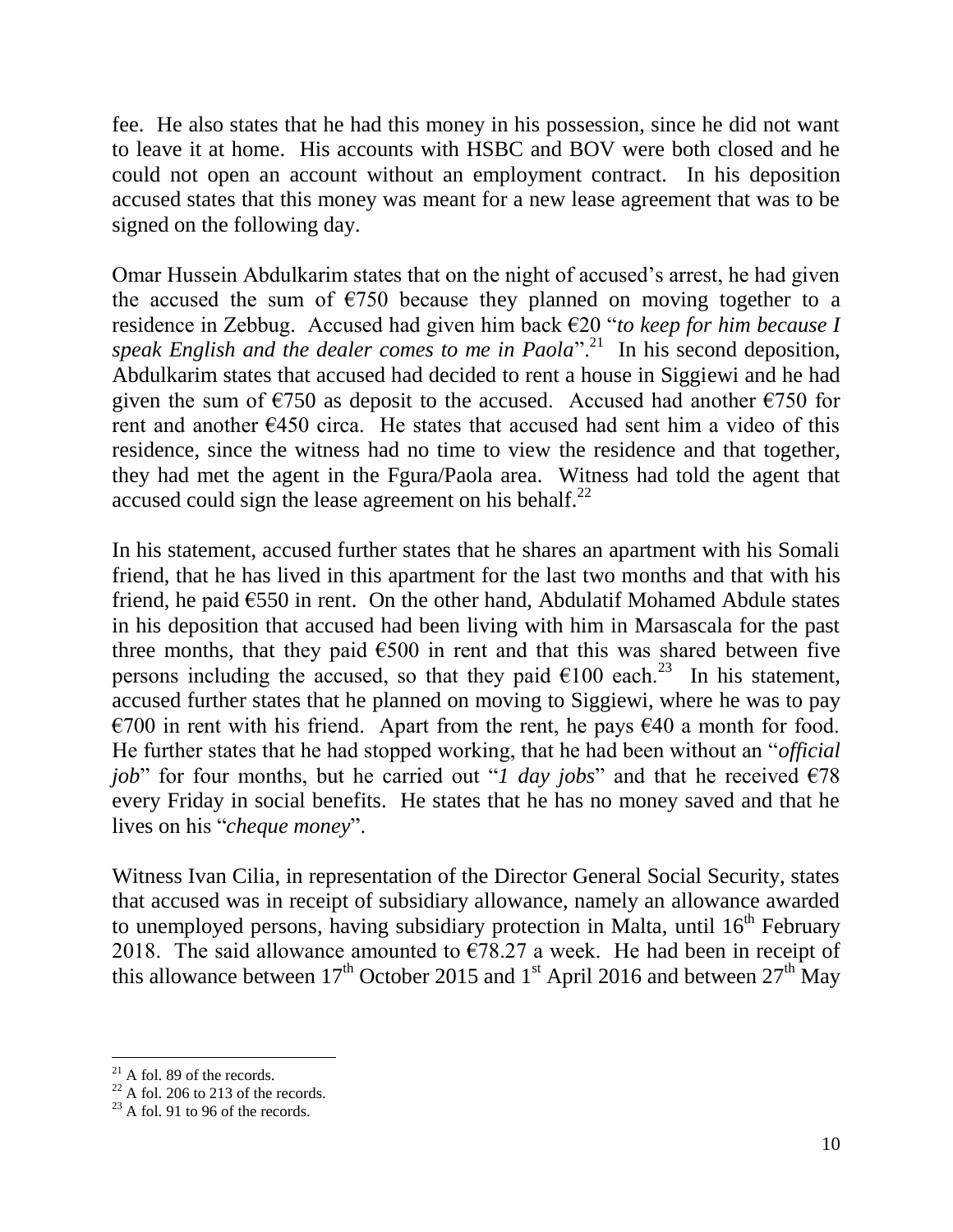$2017$  and  $16<sup>th</sup>$  February 2018. Accused had failed to sign at the local area office weekly and so the allowance had been stopped.<sup>24</sup>

Joseph Saliba in representation of Jobs Plus, exhibited accused's employment history in terms of which accused was last in regular employment between  $28<sup>th</sup>$ March 2016 and  $13<sup>th</sup>$  February 2017.<sup>25</sup>

Abdel Aziz Salad Hassan, the owner of the vehicle, states that accused works with him.

The Court also notes that in his deposition, Inspector Malcolm Bondin states that whilst going through the messages on accused's phone, he found that the agent had not been communicating with the accused regarding a residential lease in Siggiewi, but rather in the Marsascala area. In this regard, in his report, expert Dr. Martin Bajada states that there were over 14,000 SMSes, Facebook messages, WhatsApp messages and Viber messages on the iPhone and thus did not print them out, but rather exhibited a CD. Although the Court has taken cognisance of the CD's contents, yet it did not find the messages indicated by Inspector Bondin. Given the large content of the said phone, the Court does not exclude Inspector Bondin's observations. Yet, it deems that had the Prosecution considered such messages as having an important bearing on its case, then it should have clearly indicated said messages to the expert in order that these could be printed out and exhibited in the records of the proceedings.

As regards the monies found in possession of accused, the Court notes that *a tempo vergine* accused stated that part of this money belonged to his friend and that these were to be used in connection with a lease. This is corroborated by his friend, who confirms that he had given accused this sum of money for the said purpose. Accused's version that he did not want to risk leaving his money at home is likewise credible. The Court notes that although during his interrogation, accused was questioned about the source of the sum found, he does not refer to the source of his share of  $\epsilon$ 1,200, but merely explains what this was intended for. Yet he is not questioned further about this sum. The Court further notes that in terms of his statement, accused's financial means seem very limited, considering that he held no regularised job for four months (when in actual fact he had not held any registered employment for a year), received social benefits weekly (until two weeks prior to his arrest) and only had one day jobs. Thus, the question

 $^{24}$  A fol. 110 to 114 of the records.

 $25$  A fol. 128 of the records.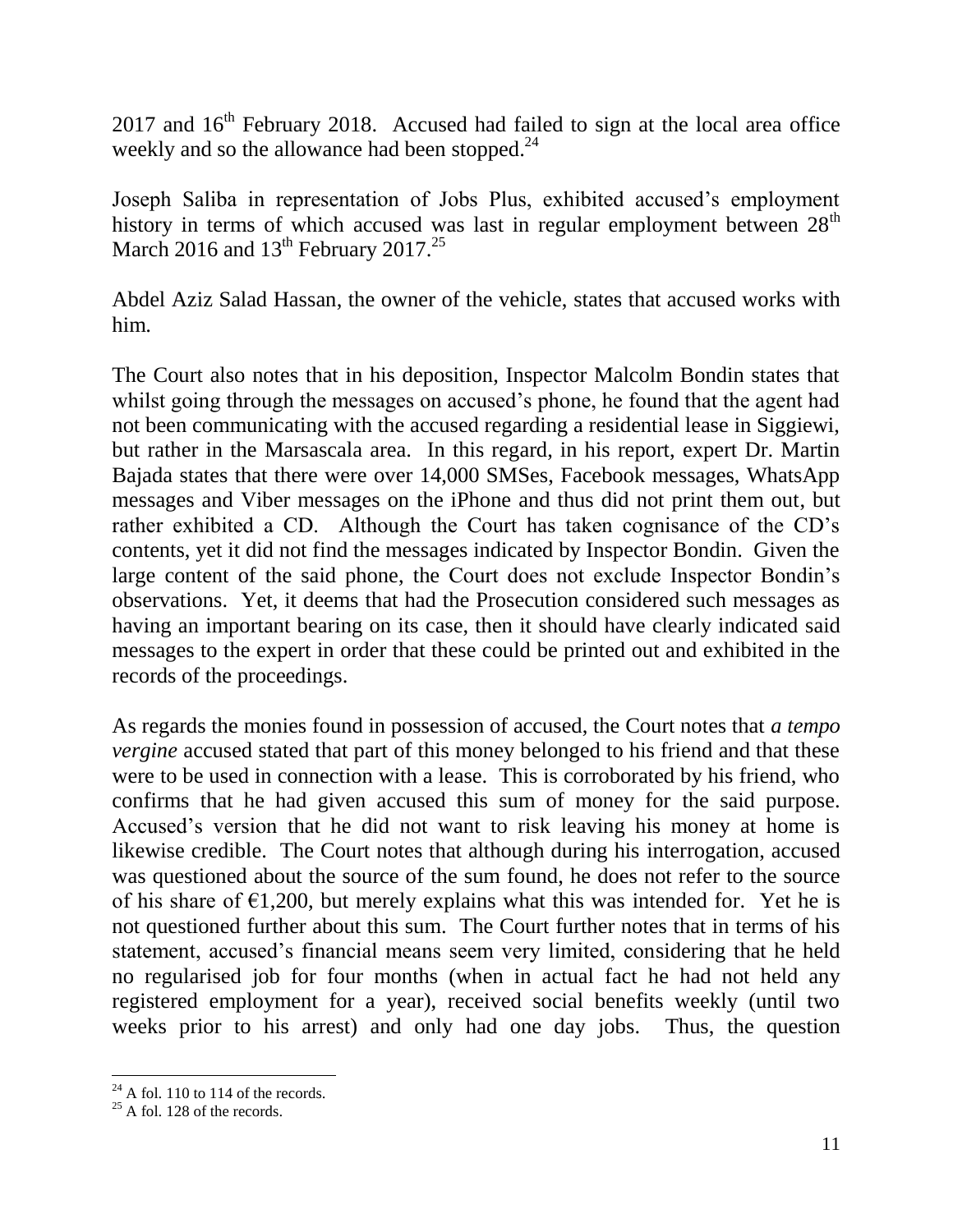necessarily arises as to how the accused had the sum of  $\epsilon$ 1,200 in his possession. Yet, although accused states that he only carried out one day jobs, witness Abdel Aziz Salad Hassan states that he lives and works with accused. This was noted also by Inspector Bondin in his deposition, wherein he stated that one of the inconsistencies which he had come across during his investigation is that whereas Abdel Aziz Salad Hassan told him that he worked with accused, yet accused refused to tell the police about his job and stated that he had not been working during the previous months. Accordingly, although the Court cannot exclude that the sum of  $E1200$  in accused's possession or at least, part of the said sum was derived from drug related activities, yet it deems that it has not been proved to the degree required by law that this was the case or which portion of such monies was so derived. Thus, the Court is ordering the release of the monies in favour of accused.

## **Considers further that:**

As regards the punishment to be inflicted, the Court is taking into consideration the clean criminal record of the accused.

On the other hand, it is also taking into account the serious nature of the offences of which accused is being found guilty and the amount of cannabis found in accused's possession which, as already indicated above, certainly cannot be regarded as insignificant.

For the purpose of the punishment to be inflicted, the Court is applying the provisions of Section 17(b) and (f) of Chapter 9 of the Laws of Malta.

#### **Conclusion**

For these reasons, the Court after having seen Sections 8(a), 8(d), 22(1)(a) and  $22(2)(b)(i)$  of Chapter 101 of the Laws of Malta, Regulation 9 of Subsidiary Legislation 101.02 and Sections 17(b) and (f) of Chapter 9 of the Laws of Malta, finds accused guilty of the charges brought against him (but only limitedly to  $4<sup>th</sup>$ March 2018) and condemns him to a term of eighteen (18) months effective imprisonment – from which term one must deduct the period of time, prior to this judgement, during which the person sentenced has been held in preventive custody in connection with the offences of which he is being found guilty by means of this judgement – and a fine (multa) of two thousand Euro ( $\epsilon$ 2,000).